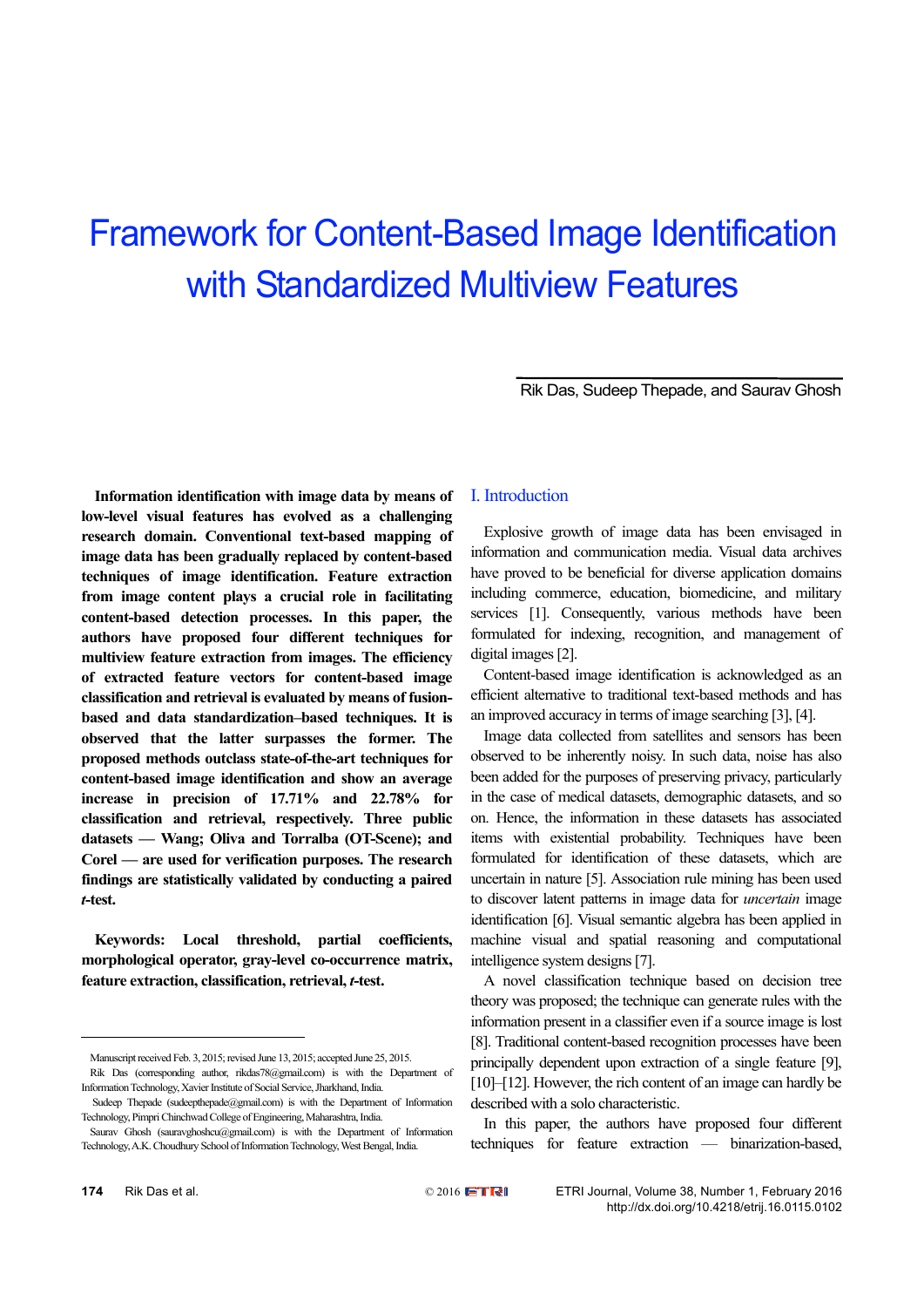transform-based, texture-based, and shape-based techniques for multiview observations; resultant extracted features from these techniques are of considerably small size.

Two different proposed techniques for image identification are also introduced. The first of these involves the fusion of the four different aforementioned techniques for image recognition and the latter standardizes feature vectors for the purposes of effectively identifying images.

Three well-known image datasets were used for evaluation purposes — Wang; Oliva and Torralba (OT-Scene); and Corel. On the whole, 14,488 images are used in the experimentation process. The proposed fusion technique for content-based image identification outclasses state-of-the-art techniques for content-based image identification and demonstrates an average increase of 17.71% and 22.78% in terms of precision for classification and retrieval, respectively. The findings were validated with a paired *t*-test for statistical significance [13].

# II. Related Work

Binarization of images has been considered as a popular technique for feature extraction in content-based image identification. The proficiency of a given binarization technique is dependent upon the selection of an appropriate threshold value. However, threshold selection is greatly affected by a large number of variables, including uneven illumination, inadequate contrast, and so on [14]. Three different techniques for threshold selection — mean threshold selection, local threshold selection, and global threshold selection — have been adopted in the contemporary literature to deal with the aforementioned adversities. Selection of both mean threshold and multilevel mean threshold for feature extraction with binarization has revealed improved classification results in six different color spaces [15]. Extraction of features has been carried out using mean threshold for binarization of significant bit planes of images and from even and odd image varieties for better image classification [16], [17]. The problem is that a mean-threshold selection technique considers only the average of the gray values and not the standard deviation. Hence, the spread of data is not well captured in a binarization process for feature extraction. This concern has been well handled by commencing the computation for the standard deviation and variance of gray values for local-threshold selection techniques [18]–[20]. Threshold calculation has been carried out exhaustively in the case of global-threshold selection techniques for feature extraction using binarization [21], [22].

Texture features of images play a major role in the classification of image data. Gray-level co-occurrence matrix (GLCM) texture features calculated for homogeneity, contrast,

angular second moment (ASM), and so on have contributed to noteworthy classification results [23], [24].

Multiview feature extraction has been carried out through means of a color layout descriptor (CLD) from MPEG-7, along with mean, variance, skewness, Kurtosis, energy, and entropy for texture description [25]. The retrieval results have surpassed the accuracy of industry standards.

Feature extraction for content-based image retrieval has also been carried out using a hue-saturation-value (HSV) representation and first order statistic (FOS) for improved performance [26].

Cognitive analysis has proven efficient in the analysis of extracted features from image data [27]. Cognitive systems understand the semantic contents of analyzed data with the help of reasoning.

Pattern recognition has been carried out by automatic semantic categorization and image content perception based on linguistic theories of pattern classification. The process of interpretation of a pattern is based on cognitive resonance [28].

Shape feature extraction for efficient image recognition has been carried out with both a gradient and a Sobel operator [29], and with texture content [30].

Transform-domain techniques have readily contributed to rich feature extraction from image content [31]. Recent techniques have shown proficiency in image identification with relevant features [32], [33]. Color and texture were calculated as local descriptors from *color moments* and moments of Gabor filter responses for higher retrieval performance [34]. Improved retrieval results were observed with visually significant point features being chosen from images as feature vectors [35].

A combination of a CLD and a Gabor texture descriptor was considered as a resourceful image signature for a recognition process [36]. Color, texture, and spatial structure descriptors have been used as feature vectors for boosting the retrieval process [37]. Intra-class and inter-class feature extraction from images has been shown to enhance the retrieval process [38]. The fusion of techniques, such as that in the case of an Edge Histogram Descriptor and angular radial transform, has proven to yield increased precision values compared to those obtained through individual techniques [39].

Image uniqueness has been explored through color histograms and spatial orientation trees for feature extraction [40]. The authors identified a disadvantage common to all the techniques of the existing literature. The techniques were shown to have generated feature vectors of large sizes due to their dependency on image dimension. This consequently slowed down the classification process. In contrast, the techniques proposed here produce feature vectors of small size, independent of the dimensions of an image. The novel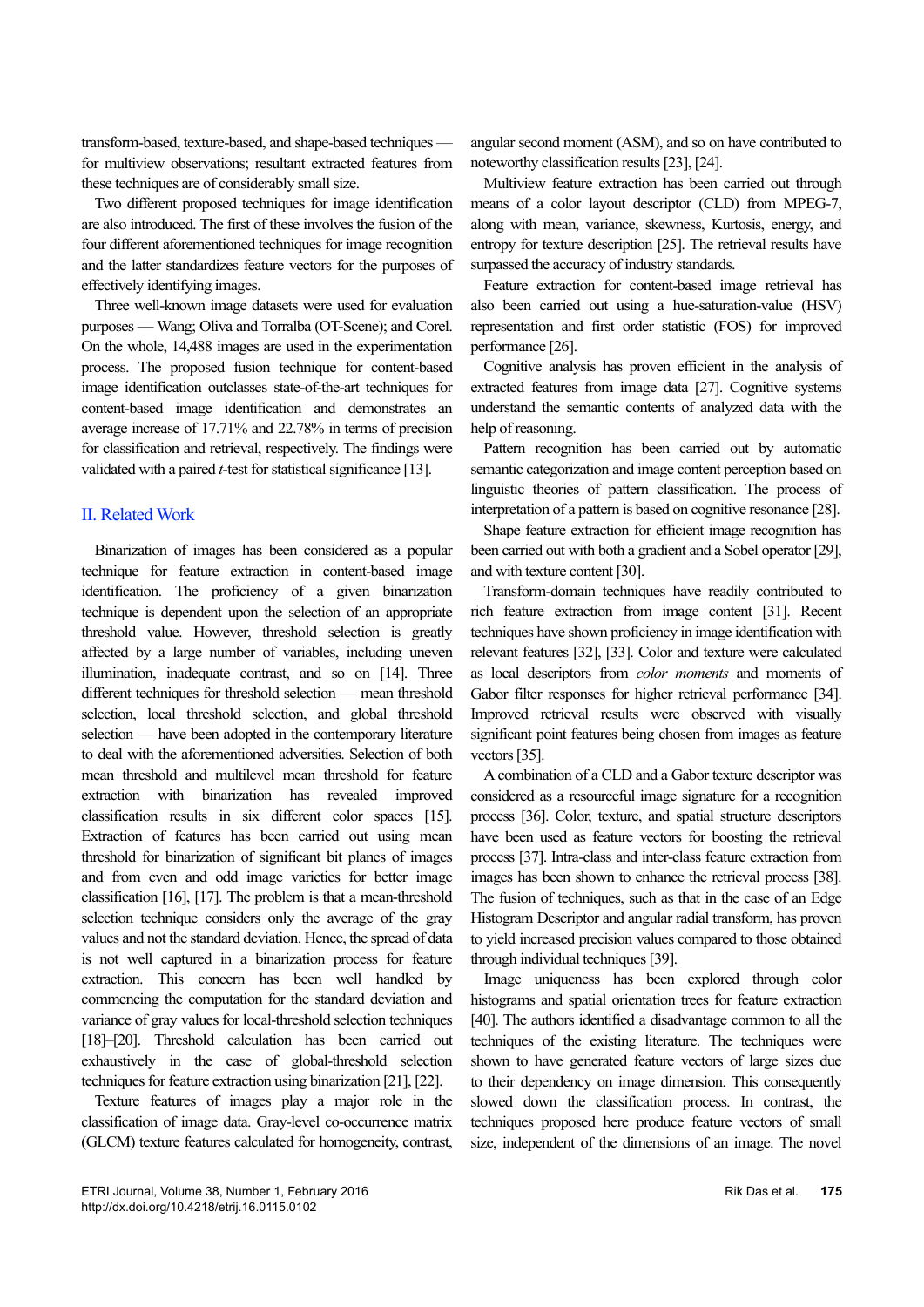methods have outperformed existing established techniques and have shown statistically significant improvement in terms of classification and retrieval performance.

# III. Proposed Feature Extraction Techniques

Four different feature extraction techniques are proposed to facilitate a content-based image recognition process. Extraction of multiview signatures is aimed at exploring the diverse features of rich image content. Each of the four proposed feature extraction techniques is explained in more detail below.

## 1. Feature Extraction with Image Binarization

Images from the Wang; Oliva and Torralba (OT-Scene); and Corel datasets are binarized using a sliding window–based local-threshold selection technique, named NICK threshold selection (see Fig. 1) [41]. The threshold selection technique is an improved version of Niblack's local-threshold selection technique and demonstrates an improved level of feature extraction in the case of white- and light-page images.

A threshold calculation at each pixel location has to be carried out in the case of selection of a local threshold. The local threshold is calculated based on local statistics (namely, the range, the variance, and a surface-fitting parameter). A working formula for local threshold selection is given by

$$
T_x = m + k \frac{\sqrt{\sum p_i^2 - m^2}}{NP},
$$
 (1)

where,  $k$  is a Niblack factor,  $m$  is the mean grey value,  $p_i$  is the pixel value of the greyscale image, and NP is the total number of pixels. The Niblack factor *k* has a variation range ranging from  $-0.1$  to  $-0.2$  based on the requirements of a given application. Binarization with higher *k*-values produces slim and broken strokes; whereas, with smaller *k*-values, binarization creates thick, unclear strokes.

The size of a neighborhood region is considered small enough to reflect a local illumination level and yet is large enough to include both a portion of an object from the image and a portion of the background from the image.

Red, green, and blue color components are separated from each image before the calculation of a local threshold. Each of the color components are binarized by applying NICK local threshold selection. Pixel values that are higher than the local threshold are clustered into what is called a high-intensity group and those that are lower than the local threshold are clustered into a low-intensity group.

The mean and standard deviation of the gray values is calculated for the two intensity groups. Feature vectors are then derived from a summation of the mean and standard deviation,



Fig. 1. Effect of binarization with NICK threshold for feature extraction.

for each image in the dataset. The dimension of a feature vector is six; that is, two features are extracted per color component.

$$
x_{\text{HIFV}} = \frac{1}{mn} \sum_{i=1}^{m} \sum_{j=1}^{n} x_{\text{HI}}(i, j) + \sqrt{\frac{1}{mn} \sum_{i=1}^{m} \sum_{j=1}^{n} (x_{\text{HI}}(i, j) - \mu_{\text{HI}})^{2}}, (2)
$$
  

$$
x_{\text{LOFV}} = \frac{1}{mn} \sum_{i=1}^{m} \sum_{j=1}^{n} x_{\text{LO}}(i, j) + \sqrt{\frac{1}{mn} \sum_{i=1}^{m} \sum_{j=1}^{n} (x_{\text{LO}}(i, j) - \mu_{\text{LO}})^{2}}, (3)
$$

where, 
$$
\mu = \frac{1}{mn} \sum_{i=1}^{m} \sum_{j=1}^{n} x(i, j)
$$
 and  $\sigma = \frac{1}{mn} \sum_{i=1}^{m} \sum_{j=1}^{n} (x(i, j) - \mu)^2$ .

Here,  $\mu$  is the mean;  $\sigma$  is the standard deviation;  $x = R$ , G, and B for individual components; and  $T_x$  is the threshold value for each pixel.

#### 2. Feature Extraction with Image Transform

The intrinsic trait of an image transform is to reposition the component of highest frequency of an image toward the upper end and the component of lowest frequency toward the lower end of an image. The authors have exploited this inherent trait of image transform and have applied Hartley transform to extract transform coefficients. A Hartley transform is a Fourierrelated transform that transforms real inputs to real outputs, avoiding the fundamental involvement of complex numbers. It is a linear operator. The working formula for the Hartley transform of a function  $f(t)$  can be given by

$$
H(\omega) = \{Hf\}(\omega) = \frac{1}{\sqrt{2\,\Pi}} \int_{-\infty}^{\infty} f(t) \cos(\omega t) \, \mathrm{d}t,\tag{4}
$$

where  $\omega$  is the angular frequency and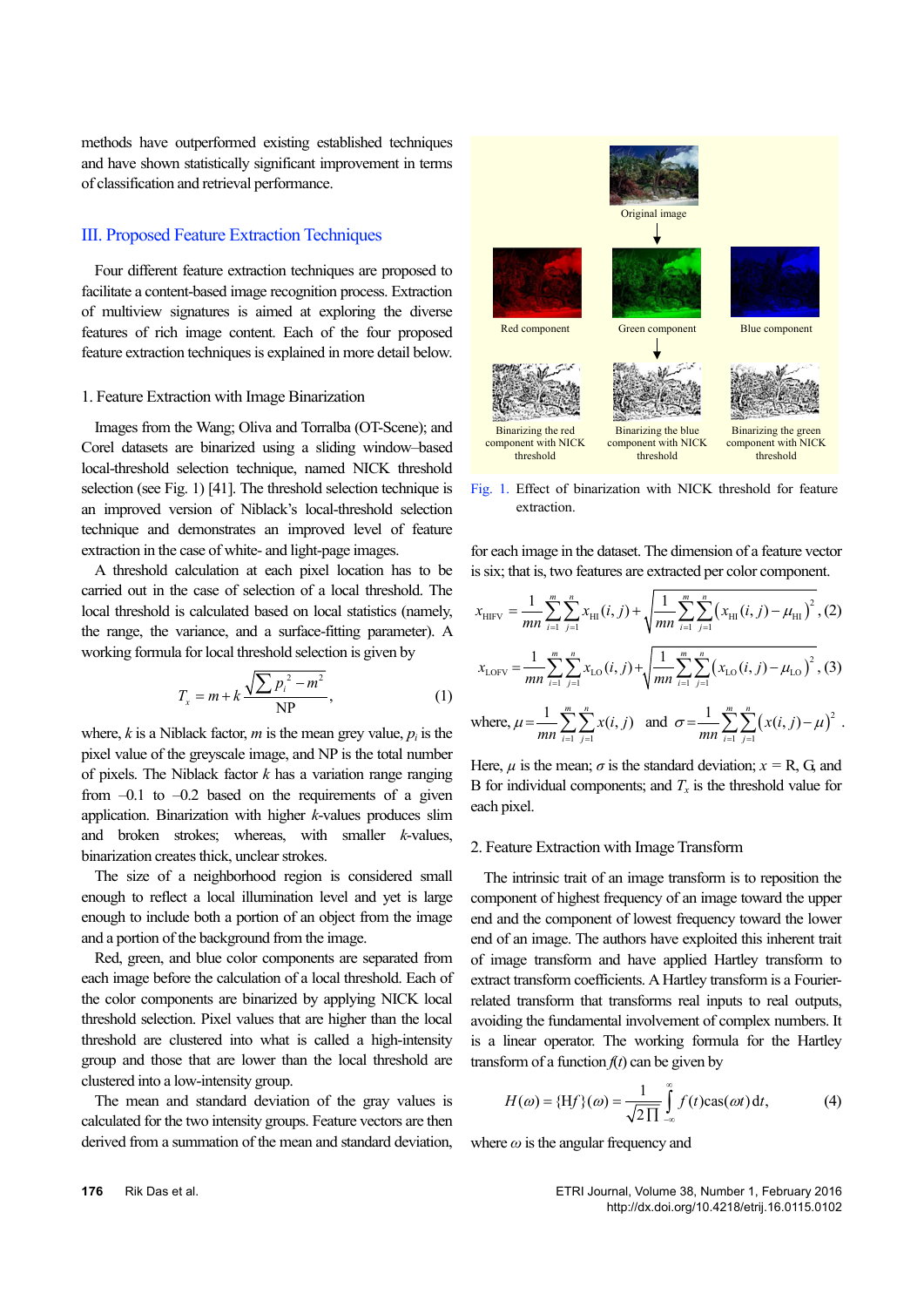

Fig. 2. Extraction of partial Hartley coefficients from transformed image.

$$
\cos(t) = \cos(t) + \sin(t) = \sqrt{2}\sin(t) + \sqrt{2}\cos(t) - \sqrt{2}\cos(t) - \sqrt{4}
$$

is defined to be the Hartley kernel. Primarily, the three color components (namely, red, green, and blue) are separated from each image. Then, a Hartley transform is applied to each of the color components. The entire set of coefficients is considered as a feature set and the dimension is equivalent to the size of each color component of the image. Further, subsequent partial coefficients are selected ranging from 50% to 0.006% of the full feature-vector size to capture the highest frequency for each of the respective color component (see Fig. 2). The highest recognition rate is observed with 0.012% of the full feature-vector size. The dimension of the feature vector is equal to eight for each color component. On the whole, the dimension of the feature vector is 24 for the three color components in each image in the dataset, irrespective of an image's size.

#### 3. Feature Extraction with Morphological Operator

A *shape feature* plays a vital role in object-based information identification. Shape refers to the contour of a region of interest within an image. Morphological operations have been useful to calculate the value of each pixel in the output image by comparing it to the consequent pixel in the input image. Basic morphological operations comprise of dilation and erosion. The former creates a swelling effect of the shape of an object by adding pixels to the object's boundaries, and the latter participates in object shape shrinking by removing pixels from the object's boundaries. A morphological edge-extraction technique (namely, bottom-hat morphological edge extraction) has been applied to each of the red, green, and blue color component of our images to locate an area of interest for feature extraction (see Fig. 3).

The contour region and background portion of the individual color components of an image are grouped into two different clusters. The mean and standard deviation for the two clusters are derived to compute the feature vectors of the image. The



morphological operator on morphological operator on morphological operator on red component green component blue component

Fig. 3. Effect of applying morphological operator for feature extraction.

feature-vector size is equal to six for an image.

# 4. Feature Extraction with Gray Level Co-occurrence Matrix (GLCM)

The spatial definition of a visual pattern of an image is characterized by texture features. Specific texture detection in an image is performed by representing a texture as a twodimensional gray-level variation, known as GLCM. GLCM is a statistical method for investigating textures that consider the spatial relationships of pixels. The texture of an image can be represented by a GLCM function by computing the number of existing pixel pairs with specific values and with specific pixel relationships in an image, followed by extraction of statistical measures from the GLCM matrix. The definition for the normalized probability of a GLCM matrix is

$$
P_{\delta}(i, j) = \frac{\#\{|(x, y), (x+d, y+d)| \in S | f(x, y) = i, f(x+d, y+d) = j\}}{\#S},
$$
\n(5)

where,  $x, y = 0, 1, \ldots, N-1$  are pixel co-ordinates;  $i, j = 0, 1, \ldots$ ,  $L-1$  are grey levels; *S* is the set of pixel pairs in an image with a certain relationship; *#S* is the number of elements in *S*; and  $P_{\delta}(i, j)$  is the probability density. Computation of the GLCM matrix is carried out in different directions; namely,  $\delta = 0^{\circ}$ ,  $\delta = 45^{\circ}$ ,  $\delta = 90^{\circ}$ , and  $\delta = 135^{\circ}$ . Four statistical parameters for energy, contrast, entropy, and correlation are calculated based on the GLCM (see  $(6)$ – $(9)$ ). The repetition of pixel pairs is measured by the energy or ASM. The variance of a gray level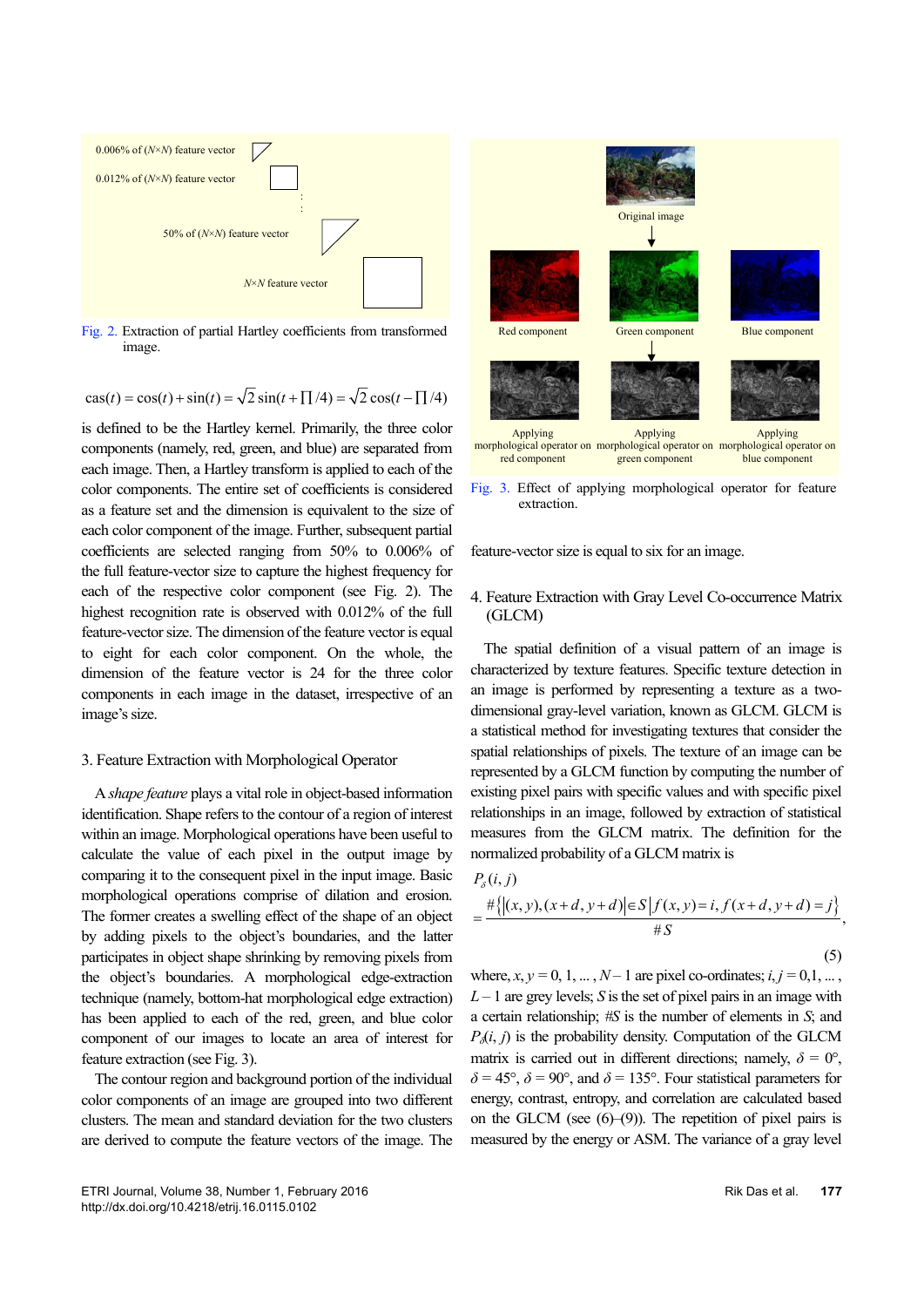is quantified by contrast; the *disorder* of an image is measured by entropy; and correlation returns a measure of how correlated a pixel is to its neighbor over the whole image.

$$
ASM = \sum \sum P^2(i, j),\tag{6}
$$

$$
CON = \sum \sum (i - j)^2 P(i, j),
$$
 (7)

$$
ENT = -\sum \sum P(i, j) \log (P(i, j)),
$$
 (8)

$$
COR = \frac{\sum \sum ijP(i-j) - \mu_{x}\mu_{y}}{\sigma_{x}\sigma_{y}},
$$
\n(9)

where  $\mu_x$  and  $\mu_y$  and  $\sigma_x$  and  $\sigma_y$  denote the mean and standard deviation for  $P_X$  and  $P_Y$  respectively;  $P_X$  is the sum of each row of the GLCM and *PY* is the sum of each column of the GLCM. The mean and standard deviation of all the parameters are considered to compute feature vectors for each image; the dimension of a feature vector in this case is equal to eight.

## 5. Framework for Classification

Two different techniques are introduced for the purpose of classification. The first technique fuses the classification decision obtained from the four proposed feature extraction techniques (see Fig. 4). Four different similarity measures -Euclidian distance, city block distance, Canberra distance, and mean squared error — are used to classify the four feature extraction techniques, respectively. The working formulae for the similarity measures can be seen in  $(10)$ – $(13)$ . The fusion process is carried out using *Z*-score normalization, as in (14). *Z*score normalization is the calculated arithmetic mean and standard deviation of the distance measures in (10)–(13). A final distance is computed by adding the weighted sums of the normalized distances. The weights are calculated from the individual average precision rates of each of the proposed techniques.

$$
D_{\text{cityblock}} = \sum_{i=1}^{n} |Q_i - D_i|,
$$
 (10)

$$
D_{\text{Euclidean}} = \sqrt{\sum_{i=1}^{n} (Q_i - D_i)^2},
$$
 (11)

$$
D_{\text{Canberra}} = \sum_{i=1}^{n} \frac{|Q_i - D_i|}{|Q_i| + |D_i|},
$$
\n(12)

$$
D_{\text{MSE}} = \frac{1}{mn} \sum_{i=1}^{n} (Q_i - D_i)^2, \qquad (13)
$$

where  $Q_i$  is the query image and  $D_i$  is the database image.

$$
dist_x = \frac{dist_x - \mu}{\sigma},
$$
 (14)



Classify the query based on the class majority of first 30 nearest neighbors

Fig. 4. Illustration for decision fusion with *Z*-score normalization.



Fig. 5. Illustration for feature-vector standardization with *Z*-score normalization.

where  $\mu$  is the mean and  $\sigma$  is the standard deviation.

The second technique applies standardization of values achieved from the four different feature-vector sets (see Fig. 5). The feature-vector values obtained from the four different techniques of feature extraction are allied successively and applied with *Z*-score normalization. The normalization process is implemented to avoid dependence on a classification decision (for a feature vector) with high attribute values, which has the potential to have a greater effect or "weight" on the classification results. The process normalizes the data within a common range, such as  $[-1, 1]$  or  $[0, 1]$ . The normalization process entails the calculation of the arithmetic mean and standard deviation of the feature values extracted from each of the four techniques. The total size of the feature vector of the normalized combined feature values of the four different feature extraction techniques is  $44 (6 + 24 + 6 + 8)$ . Further, classification is carried out with a new feature-vector set comprising of elements from the four different feature extraction techniques with the help of the Euclidian distance measure.

**<sup>178</sup>** Rik Das et al. **ETRI Journal, Volume 38, Number 1, February 2016 ETRI Journal, Volume 38, Number 1, February 2016** http://dx.doi.org/10.4218/etrij.16.0115.0102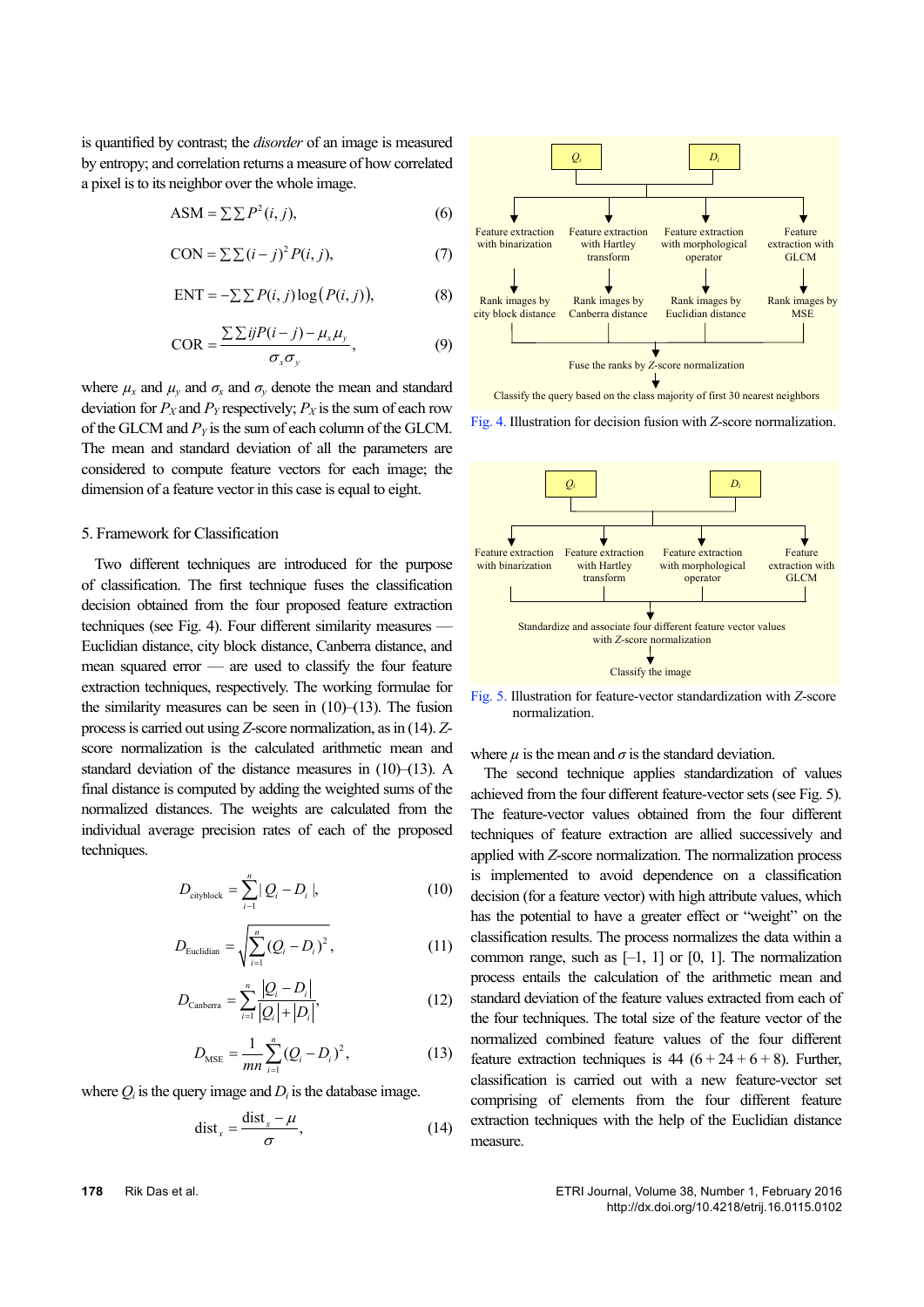

Fig. 6. Sample datasets.

#### 6. Framework for Retrieval

A retrieval process is carried out with the *Z*-score-normalized combined feature-vector set. A query image is primarily classified to its nearest category by means of the Euclidian distance similarity measure. Then, a classified query is forwarded to retrieve the top 20 matches only from the class of interest. In contrast to conventional retrieval techniques in terms of searching an entire dataset, the proposed method has a much smaller searching space, which is restricted only within the classified category.

#### 7. Experimental Verification

Experiments are carried out with three widely used public datasets — Wang (10 categories, 1,000 images); Oliva and Torralba (8 categories, 2,688 images); and Corel (80 categories, 10,800 images) [9], [42]. The classification performance is measured by evaluating the entire training set in the case of all three datasets. Retrieval is carried out with the Wang dataset. A sample of the datasets used for testing purposes is given in Fig. 6.

### 8. Evaluation Metric

The classification results are assessed by an F1 score — the harmonic mean of both the precision and the recall. A high F1 score indicates a superior classification result.

$$
\text{F1 score} = \frac{2 \times \text{Precision} \times \text{Recall}}{\text{Precision} + \text{Recall}},\tag{15}
$$

where "Precision" is the probability that object is classified correctly as per the actual value, and "Recall" is the probability that a classifier produces a true positive result.

The category-wise F1 score for classification by binarization with NICK threshold is given in Fig. 7. The "Horses" category shows the highest classification performance with a maximum F1 score of 0.86, closely followed by the "Roses" and "Bus" categories. The "Gothic Structure" category has the lowest F1 score.

A comparison of average F1 scores for classifications with different partial coefficients extracted from Hartley transforms is given in Fig. 8. The partial coefficient extracted with 0.012% of the full feature-vector size gives the maximum F1 score.



Fig. 7. Category-wise F1 score for classification with feature extraction by binarization.



Fig. 8. Comparison of average F1 scores for partial coefficients.





A further category-wise comparison of the F1 score for classification with 0.012% of the full feature-vector size is given in Fig. 9.

It is observed from Fig. 9 that the "Dinosaur" category gives the maximum F1 score, closely followed by the "Horses" category. The F1 score for the "Gothic Structure" category is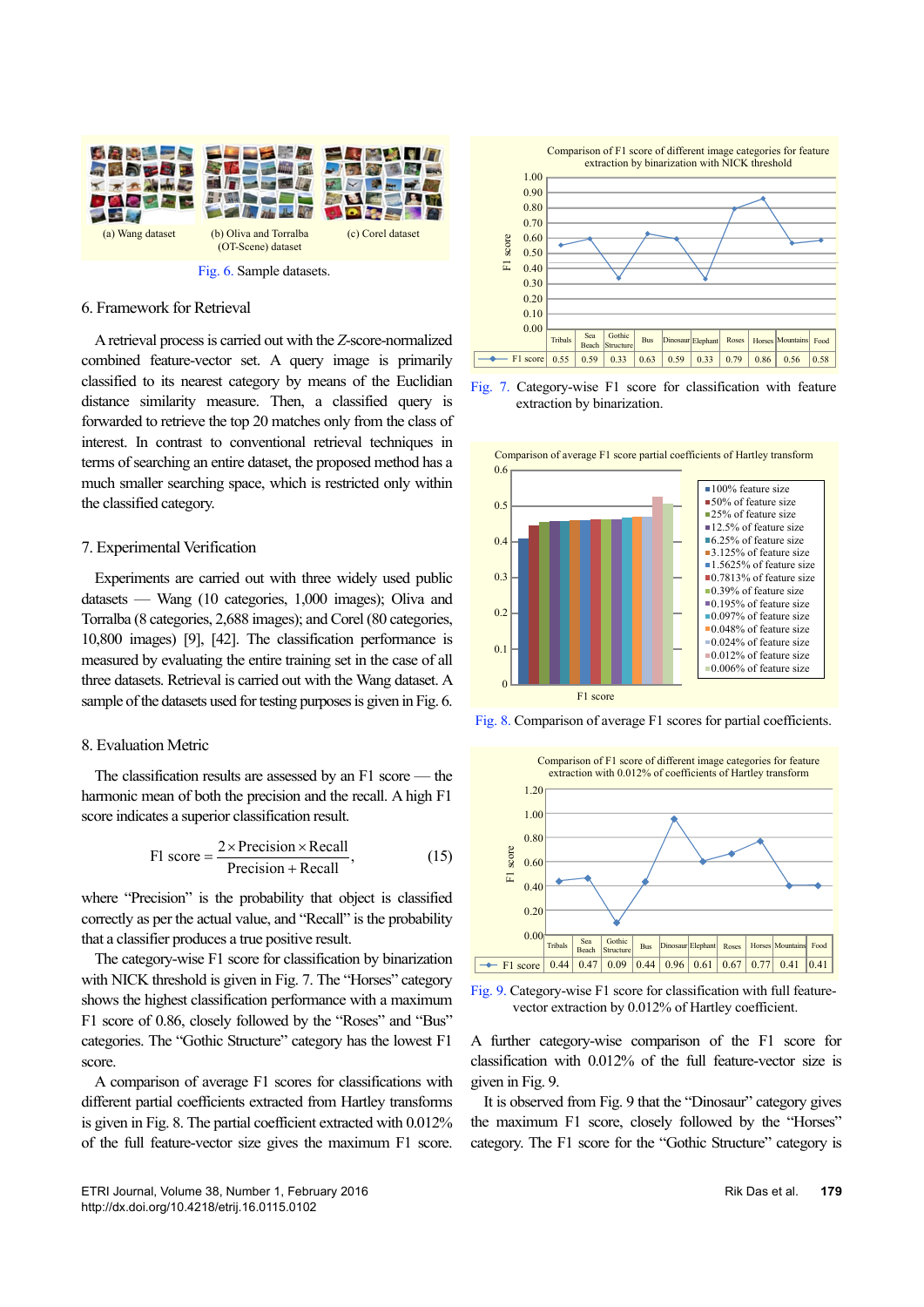

Fig. 10. Category-wise F1 score for classification with feature extraction by morphological operator.



Fig. 11. Category-wise F1 score for classification with feature extraction by GLCM.

#### noticeably drastically low.

A category-wise comparison of the F1 score for feature extraction under a morphological operator is given in Fig. 10. The results in Fig. 10 reveal equal classification rates for the "Tribals" and "Food" categories. The best performance, with a maximum F1 score of 0.99, is given by the "Dinosaur" category, followed by the "Elephant" category. The minimum F1 score is observed by the "Sea Beach" category.

Finally, the F1 score for each category is given in Fig. 11 for feature extraction using GLCM. Figure 11 reveals the highest F1 score obtained by the "Dinosaur" category, followed by the "Roses" category. The "Mountains" category has the lowest F1 score. The results are compared with respect to the precision and recall values of the individual techniques for classification. The retrieval performance is measured with precision and recall. *Precision* is the ratio of number of relevant images retrieved to the number of total images retrieved, and *recall* is the ratio of number of relevant images retrieved to the total number of images in the database. A derivation of precision and recall for each category of images is carried out, and the average precision and recall values are computed.

The experiments are performed using a PC with an Intel core i5 processor with 4 GB RAM and using Matlab 7.11.0(R2010b). Initially, classification is carried out for each of the individual techniques for feature extraction; namely, feature extraction by binarization with NICK threshold, feature extraction by partial coefficients of Hartley transform, feature extraction by morphological operator, and feature extraction by GLCM. Subsequently, the classification decisions obtained from the four different feature extraction techniques are fused using *Z*-score normalization, and the result for a combined classification result is thus achieved. Then, Z-score normalization is applied to those feature vectors obtained from the four individual techniques (allied consecutively). The normalized data of the four feature extraction techniques forms a single feature vector, which is examined to assess the overall classification performance.

Primarily, classification is performed with the Wang dataset. One thousand queries are evaluated to derive the precision and recall values of classification for each of the four proposed techniques. A comparison of these values for the Wang dataset is given in Table 1.

The precision and recall values in Table 1 clearly establish the superiority of the classification results by decision fusion with *Z*score normalization and by feature standardization with *Z*-score normalization in comparison to those obtained using individual techniques. Consequently, it is observed that classification by feature standardization with *Z*-score normalization produces higher precision and recall values with respect to classification by decision fusion with *Z*-score normalization. Accordingly, it is inferred that classification by feature standardization with *Z*score normalization outperforms classification by individual techniques. The feature extraction process with the four individual techniques is further applied to the OT-Scene and Corel datasets, and the classification results are compared to those of classification by feature standardization with *Z*-score

Table 1. Comparison of average precision and recall for classification with Wang dataset.

| Wang dataset (classification results)                              | Avg. precision | Avg. recall |
|--------------------------------------------------------------------|----------------|-------------|
| Feature extraction by binarization                                 | 0.618          | 0.595       |
| Feature extraction by partial of Hartley<br>transform coefficients | 0.554          | 0.553       |
| Feature extraction by morphological operator                       | 0.767          | 0.761       |
| Feature extraction by GLCM                                         | 0.615          | 0.617       |
| <b>Classification by decision fusion</b>                           | 0.779          | 0.770       |
| Classification by feature standardization                          | 0.844          | 0.841       |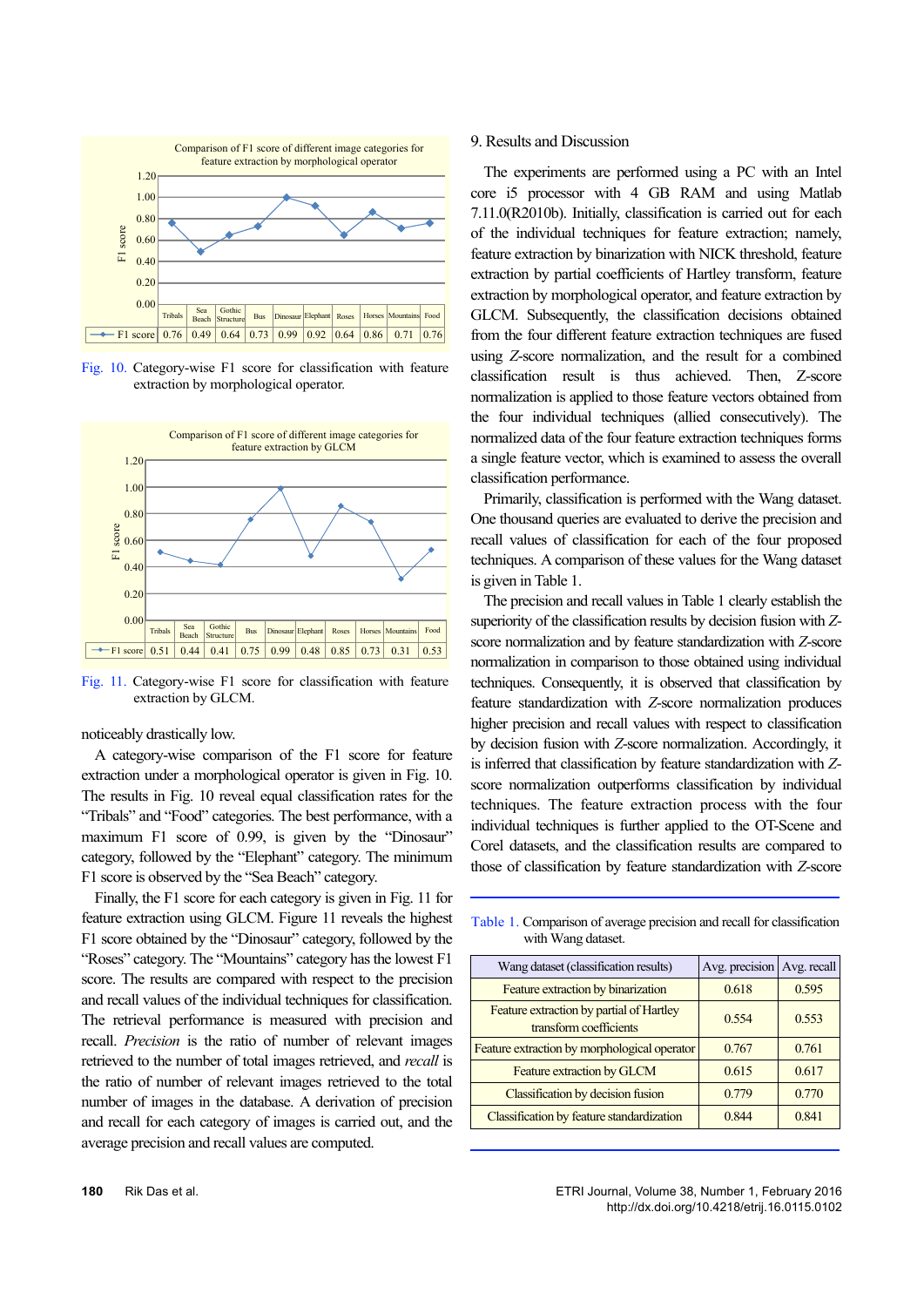| OT-Scene dataset (classification results)                          | Avg. precision | Avg. recall |
|--------------------------------------------------------------------|----------------|-------------|
| Feature extraction by binarization                                 | 0.468          | 0.432       |
| Feature extraction by partial of Hartley<br>transform coefficients | 0.371          | 0.376       |
| Feature extraction by morphological operator                       | 0.602          | 0.589       |
| Feature extraction by GLCM                                         | 0.528          | 0.526       |
| Classification by feature standardization                          | 0.651          | 0.622       |

Table 2. Comparison of average precision and recall values for OT-Scene dataset.

Table 3. Comparison of average precision and recall values for Corel dataset.

| Corel dataset (classification results)                             | Avg. precision Avg. recall |       |  |
|--------------------------------------------------------------------|----------------------------|-------|--|
| Feature extraction by binarization                                 | 0.313                      | 0.308 |  |
| Feature extraction by partial of Hartley<br>transform coefficients | 0.171                      | 0.201 |  |
| Feature extraction by morphological operator                       | 0.287                      | 0.311 |  |
| Feature extraction by GLCM                                         | 0.209                      | 0.245 |  |
| <b>Classification by feature standardization</b>                   | 0.442                      | 0.429 |  |

normalization. The results are shown in Tables 2 and 3.

For both datasets, it is observed that classification by feature standardization with *Z*-score normalization surpasses the precision and recall values for classification with each of the four feature extraction techniques (see Tables 2 and 3). Further, the precision, recall, and F1-score values for classification by feature standardization with *Z*-score normalization are compared to state-of-the art classification techniques in Fig. 12. An experiment is carried out on the Wang dataset.

The proposed techniques have the highest precision, recall, and F1-score values for classification (see Fig. 12). A paired *t*test (two-tailed) is conducted to find out the *p*-values of the existing techniques with respect to the proposed techniques (see Table 4). The test produces a comparative measure of the variation in the precision values of the proposed and existing techniques to evaluate the actual difference between the two means appearing in H<sub>0</sub>:  $\mu d = 0$  and H<sub>1</sub>:  $\mu d < 0$ . The results in Table 4 have revealed significant difference in precision values for classification with the proposed technique compared to the existing techniques.

Then, the proposed techniques for feature standardization with *Z*-score normalization are tested for retrieval performance with the Wang dataset. Five images are selected randomly from each category in the Wang dataset, and a total of 50 images are selected as query images from 10 different categories. The query images are *fired* one at a time. The retrieval method



Fig. 12. Comparison of average precision, recall, and F1-score values of proposed and existing techniques.

| Wang dataset (Classification results)                                       | $t$ -calc | <i>p</i> -value | Significance of<br>difference in value |
|-----------------------------------------------------------------------------|-----------|-----------------|----------------------------------------|
| Feature extraction using method<br>S. Thepade et al., 2014                  | 3.0833    | 0.0150          | Significant                            |
| Feature extraction using method<br>S.B. Kekre et al., 2013                  | 3.4982    | 0.0081          | Significant                            |
| Feature extraction using method<br>S.B. Kekre et al., 2012                  | 3.2518    | 0.0117          | Significant                            |
| Feature extraction using method<br>S. Thepade et al., 2013                  | 3.2856    | 0.0111          | Significant                            |
| Feature extraction using method<br>Y. Yanli and Z. Zhenxing, 2012           | 3.7700    | 0.0055          | Significant                            |
| Feature extraction using method<br>M. Ramirez-Ortegón and R. Rojas,<br>2010 | 3.8062    | 0.0052          | Significant                            |
| Feature extraction by binarization<br>using method C. Liu, $2013$           | 3.6794    | 0.0062          | Significant                            |
| Feature extraction using method,<br>S.H. Shaikh, 2013                       | 4.6918    | 0.0017          | Significant                            |

Table 4. *t*-test for significance in precision results.

performs query classification to the nearest class by using the Euclidian distance similarity measure. The process of ranking is followed by retrieval of the top 20 images. The precision results for retrieval with classified query are compared to the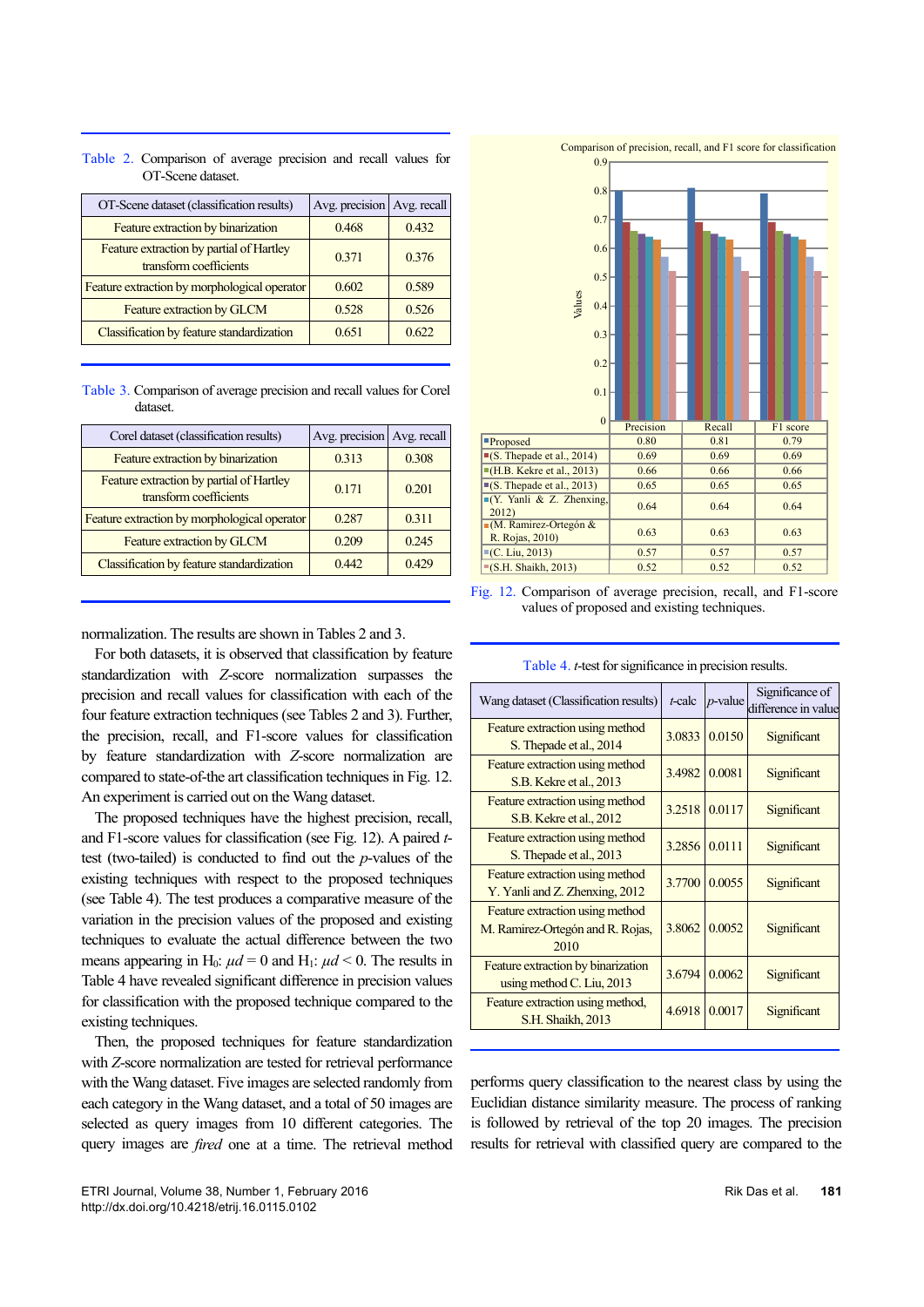

Fig. 13. Comparison of precision and recall for retrieval with proposed techniques with respect to state-of-the-art techniques.

state-of-the-art techniques for retrieval in Fig. 13.

It is observed from Fig. 13 that the retrieval performance of the proposed techniques outclasses those of the existing techniques. Hence, it is established that the proposed methods have made a noteworthy contribution for improvement in retrieval performance compared to the existing techniques.

## IV. Conclusion

The authors have proposed four different techniques to facilitate multiview feature extraction from image data for content-based image recognition. The techniques were evaluated for classification and retrieval purposes. The classification process was carried out with two different techniques — classification by decision fusion with *Z*-score normalization and classification by feature standardization with *Z*-score normalization. The second method has surpassed the initial one in terms of classification performance. It has also outperformed the state-of-the-art techniques for classification with statistically significant improvements in precision values. Further, feature standardization with *Z*-score normalization was tested for the purposes of retrieval. A classification of a query image was performed as a precursor to the retrieval technique. The retrieval results with the proposed methods have

outclassed all the existing techniques. This work can be applied to image data identification in the field of media, education, entertainment, surveillance, and so on.

### **References**

- [1] L. Ai et al., "High-Dimensional Indexing Technologies for Large Scale Content-Based Image Retrieval: A Review," *J*. *Zhejiang University-Sci*. *C*, vol. 14, no. 7, July 2013, pp. 505–520.
- [2] J. Cao et al., "A Review of Object Representation Based on Local Features," *J*. *Zhejiang University-Sci*. *C*, vol. 14, no. 7, July 2013, pp. 495–504.
- [3] A. Ahmadian and A. Mostafa, "An Efficient Texture Classification Algorithm Using Gabor Wavelet," *Int*. *Conf*. *IEEE Eng*. *Med*. *Biol*. *Soc*., Cancun, Mexico, Sept. 17–21, 2013, pp. 930–933.
- [4] R. Das and S. Bhattacharya, "A Novel Feature Extraction Technique for Content Based Image Classification in Digital Marketing Platform," *American J*. *Adv*. *Comput*., vol. 2, no. 1, Jan. 2015, pp. 17–24.
- [5] C.C. Aggarwal and P.S. Yu, "A Survey of Uncertain Data Algorithms and Applications," *IEEE Trans*. *Knowl*. *Data Eng*., vol. 21, no. 5, Mar. 2009, pp. 609–623.
- [6] L. Manikonda, A. Mangalampalli, and V. Pudi, "UACI: Uncertain Associative Classifier for Object Class Identification in Images," *Int*. *Conf*. *Image Vis*. *Comput*., Queenstown, New Zealand, Nov. 8–9, 2010, pp. 1–8.
- [7] Y. Wang, "On Visual Semantic Algebra (VSA) and the Cognitive Process of Pattern Recognition," *IEEE Int*. *Conf*. *Cognitive Inf*., Stanford, CA, USA, Aug. 14–16, 2008, pp. 384–393.
- [8] W. Jun et al., "A New Approach for Classification of Fingerprint Image Quality," *IEEE Int*. *Conf*. *Cognitive Inf*., Stanford, CA, USA, Aug. 14–16, 2008, pp. 375–383.
- [9] S. Thepade, R. Das, and S. Ghosh, "Feature Extraction with Ordered Mean Values for Content Based Image Classification," *Adv*. *Comput*. *Eng*., vol. 2014, Article ID 454876, Nov. 2014.
- [10] S. Thepade, R. Das, and S. Ghosh, "Novel Technique in Block Truncation Coding Based Feature Extraction for Content Based Image Identification," in *Trans*. *Comput*. *Sci*., Germany: Berlin Heidelberg, Springer, vol. 9030, Apr. 2015, pp. 55–76.
- [11] S. Thepade, R. Das, and S. Ghosh, "A Novel Feature Extraction Technique with Binarization of Significant Bit Information," *Int*. *J*. *Imag*. *Robot*., vol. 15, no. 3, 2015, pp. 164–178.
- [12] S. Thepade, R. Das, and S. Ghosh, "Content Based Image Classification with Thepade's Static and Dynamic Ternary Block Truncation Coding," *Int*. *J*. *Eng*. *Res*., vol. 4, no. 1, Jan. 2015, pp. 13–17.
- [13] O.T. Yıldız, Ö. Aslan, and E. Alpaydın, "Multivariate Statistical Tests for Comparing Classification Algorithms," in *LNCS Learn*. *Intell*. *Optimization*, Germany: Berlin Heidelberg, Springer, vol.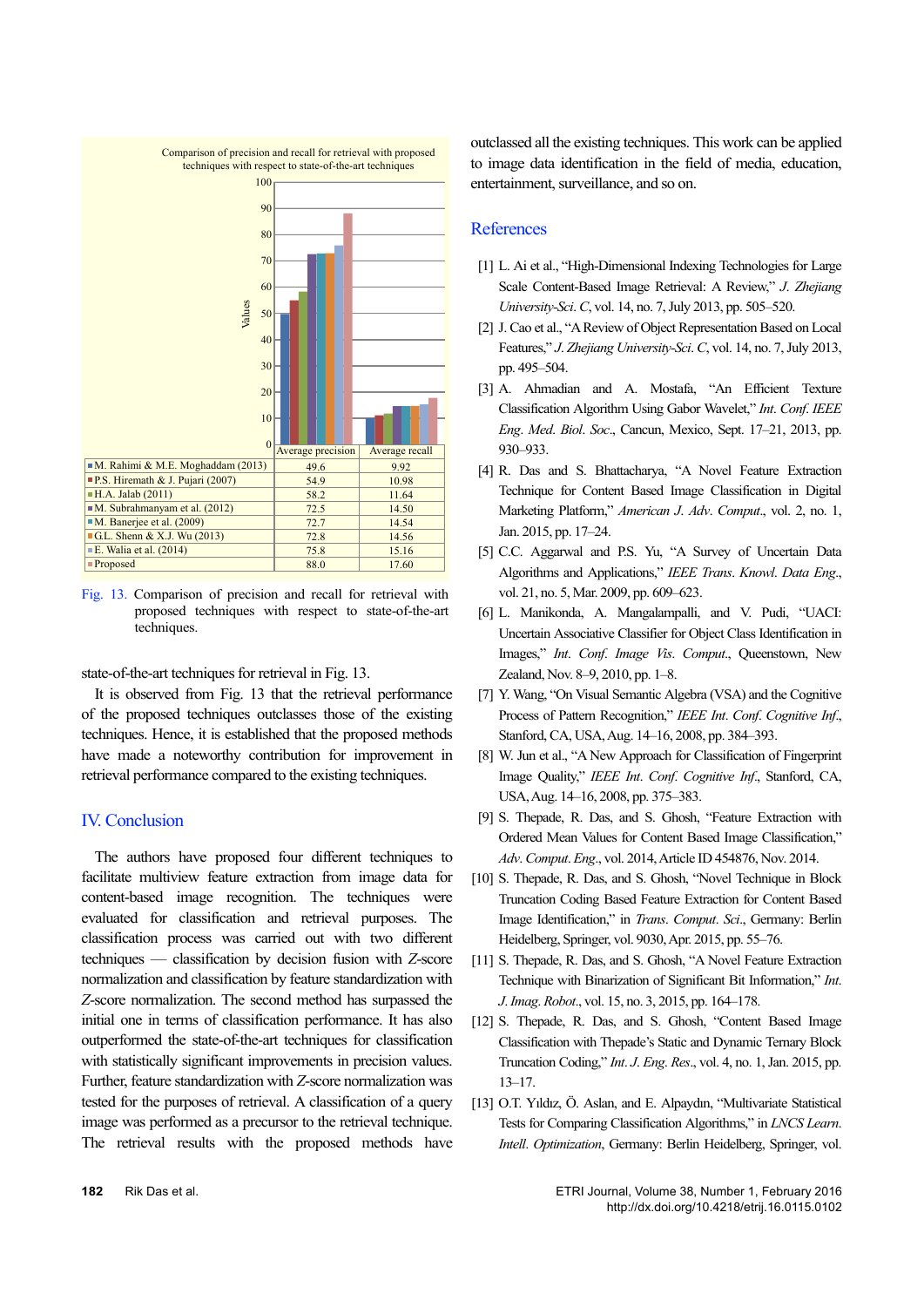6683, 2011, pp. 1–15.

- [14] M. Valizadeh et al., "A Novel Hybrid Algorithm for Binarization of Badly Illuminated Document Images," *Int*. *CSI Comput*. *Conf*., Tehran, Iran, Oct. 20–21, 2009, pp. 121–126.
- [15] H.B. Kekre et al., "Multilevel Block Truncation Coding with Diverse Color Spaces for Image Classification," *IEEE Int*. *Conf*. *Adv*. *Technol*. *Eng*., Mumbai, India, Jan. 23–25, 2013, pp. 1–7.
- [16] S. Thepade, R. Das, and S. Ghosh, "Image Classification Using Advanced Block Truncation Coding with Ternary Image Maps," in *Adv*. *Comput*., *Commun*. *Contr*., Germany: Berlin Heidelberg, Springer, vol. 361, 2013, pp. 500–509.
- [17] S. Thepade, R. Das, and S. Ghosh, "Performance Comparison of Feature Vector Extraction Techniques in RGB Color Space Using Block Truncation Coding for Content Based Image Classification with Discrete Classifiers," *India Conf*., Mumbai, India, Dec. 13– 15, 2013, pp. 1–6.
- [18] C. Liu, "A New Finger Vein Feature Extraction Algorithm," *IEEE Int*. *Congress Image Signal Proc*., Hangzhou, China, Dec. 16–18, 2013, pp. 395–399.
- [19] Y. Yanli and Z. Zhenxing, "A Novel Local Threshold Binarization Method for QR Image," *Int*. *Conf*. *Automatic Contr*. *Artif*. *Intell*., Xiamen, China, Mar. 3–5, 2012, pp. 224–227.
- [20] M. Ramírez-Ortegón and R. Rojas, "Unsupervised Evaluation Methods Based on Local Gray-Intensity Variances for Binarization of Historical Documents," *IEEE Int*. *Conf*. *Patttern Recogn*., Istanbul, Turkey, Aug. 23–26, 2010, pp. 2029–2032.
- [21] N. Otsu, "A Threshold Selection Method from Gray-Level Histogram," *IEEE Trans*. *Syst*., *Man Cybern*., vol. 9, no. 1, Jan. 1979, pp. 62–66.
- [22] S.H. Shaikh, A.K. Maiti, and N. Chaki, "A New Image Binarization Method Using Iterative Partitioning," *Mach*. *Vis*. *Appl*., vol. 24, no. 2, Feb. 2013, pp. 337–350.
- [23] M. Umaselvi, S.S. Kumar, and M. Athithya, "Color Based Urban and Agricultural Land Classification by GLCM Texture Features," *IET Int*. *Conf*. *Sust*. *Energy Intell*. *Syst*., Tiruchengode, India, Dec. 27–29, 2012, pp. 1–4.
- [24] F. Mirzapour and H. Ghassemian, "Using GLCM and Gabor Filters for Classification of PAN Images," *Iranian Conf*. *Electr*. *Eng*., Mashhad, Iran, May 14–16, 2013, pp. 1–6.
- [25] I. Muhammad, H. Rathiah, and A.K. Noor Elaiza, "Content Based Image Retrieval Using MPEG-7 and Histogram," *Proc*. *Int*. *Conf*. *Soft Comput*. *Data Mining*, Universiti Tun Hussein Onn, Malaysia, June 16–18, 2014, pp. 453–465.
- [26] I. Muhammad, H. Rathiah, and A.K. Noor Elaiza, "Color Histogram and First Order Statistics for Content Based Image Retrieval," *Proc*. *Int*. *Conf*. *Soft Comp*. *Data Mining*, Universiti Tun Hussein Onn, Malaysia, June 16–18, 2014, pp. 153–162.
- [27] L. Ogiela and M.R. Ogiela, "Semantic Analysis Processes in Advanced Pattern Understanding Systems," *Proc*. *Int*. *Conf*., *AST*, Seoul, Rep. of Korea, Sept. 27–29, 2011, pp. 26–30.
- [28] L. Ogiela, "Cognitive Informatics in Automatic Pattern Understanding and Cognitive Information Systems," in *Adv*. *Cognitive Informat*. *Cognitive Comput*., Germany: Berlin Heidelberg, Springer, vol. 323, 2010, pp. 209–226.
- [29] H.B. Kekre et al., "Image Retrieval with Shape Features Extracted Using Gradient Operators and Slope Magnitude Technique with BTC," *Int*. *J*. *Comput*. *Appl*., vol. 6, no. 8, Sept. 2010, pp. 28–33.
- [30] H.B. Kekre et al., "Image Retrieval Using Shape Texture Content as Row Mean of Transformed Columns of Morphological Edge Images," *Int*. *J*. *Comput*. *Sci*. *Inf*. *Technol*., vol. 2, no. 2, 2011, pp. 641–645.
- [31] H.B. Kekre et al., "Performance Comparison of Full 2-D DCT, 2-D Walsh and 1-D Transform over Row Mean and Column Mean for Iris Recognition," *Proc*. *Int*. *Conf*. *Workshop Emerging Trends Technol*., Mumbai, India, 2010, pp. 202–205.
- [32] M.E. El Alami, "A Novel Image Retrieval Model Based on the Most Relevant Features," *Knowl*.*-Based Syst*., vol. 24, no. 1, Feb. 2011, pp. 23–32.
- [33] S. Thepade, R. Das, and S. Ghosh, "A Novel Feature Extraction Technique Using Binarization of Bit Planes for Content Based Image Classification," *J*. *Eng*., Article ID 439218, 2014.
- [34] P.S. Hiremath and J. Pujari, "Content Based Image Retrieval Using Color, Texture, and Shape Features," *Int*. *Conf*. *Adv*. *Comput*. *Commun*, Guwahati, India, Dec. 18–21, 2007, pp. 780– 784.
- [35] M. Banerjee, M.K. Kundu, and P. Maji, "Content-Based Image Retrieval Using Visually Significant Point Features," *Fuzzy Sets Syst*., vol. 160, no. 23, Dec. 2009, pp. 3323–3341.
- [36] H.A. Jalab, "Image Retrieval System Based on Color Layout Descriptor and Gabor Filters," *IEEE Conf*. *Open Syst*., Langkawi, Malaysia, Sept. 25–28, 2011, pp. 32–36.
- [37] G.L. Shen and X.J. Wu, "Content Based Image Retrieval by Combining Color Texture and CENTRIST," *IEEE Int*. *Workshop Signal Process*., London, UK, vol. 1, Jan. 25, 2013, pp. 1–4.
- [38] M. Rahimi and M.E. Moghaddam, "A Content Based Image Retrieval System Based on Color Ton Distributed Descriptors," *Signal Image Video Process*., London, UK: Springer, vol. 9, no. 3, Mar. 2015, pp. 691–704.
- [39] E. Walia, S. Vesal, and A. Pal, "An Effective and Fast Hybrid Framework for Color Image Retrieval," *Sensing Img*., USA: Springer, vol. 15, no. 1, Nov. 2014, pp. 92–116.
- [40] M. Subrahmanyam, R.P. Maheshwari, and R. Balasubramanian, "Expert System Design Using Wavelet and Color Vocabulary Trees for Image Retrieval," *Expert Syst*. *Appl*., vol. 39, no. 5, Apr. 2012, pp. 5104–5114.
- [41] K. Khurshid et al., "Comparison of Niblack Inspired Binarization Methods for Ancient Documents," *Proc*. *SPIE 7247*, *Document Recogn*. *Retrieval* XVI, vol. 7247, Jan. 19, 2009.
- [42] M. Ortega et al., "Supporting Ranked Boolean Similarity Queries